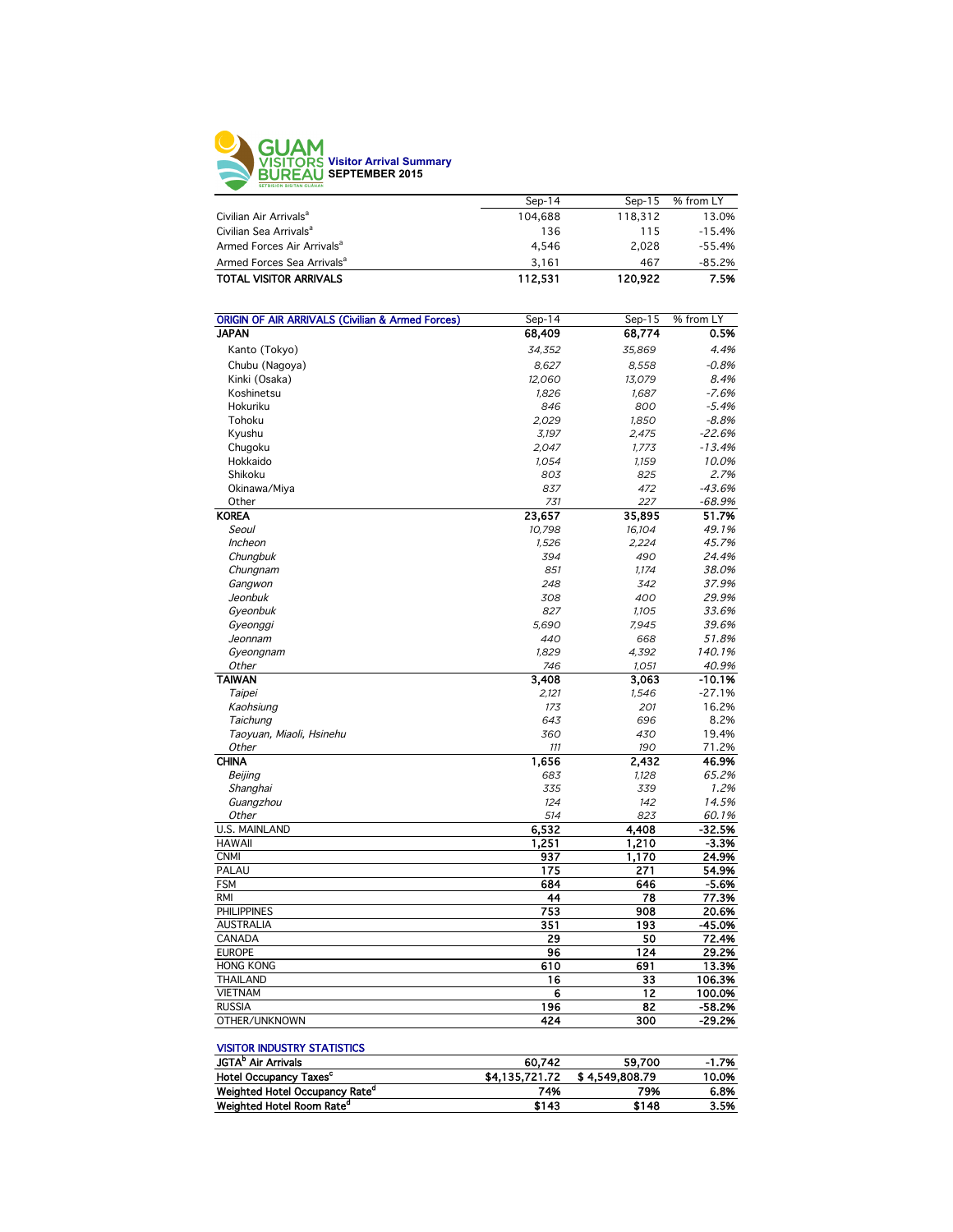## **Guam Visitors Bureau SEPTEMBER 2015 Visitor Arrival Summary**

**Calendar Year-to-Date 2014/15 • Fiscal Year-to-Date 2014/15** 

|                                                             | <b>CYTD 2014</b>             | <b>CYTD 2015</b>             |                | <b>FYTD 2014</b>                           | <b>FYTD 2015</b>                 |                   |
|-------------------------------------------------------------|------------------------------|------------------------------|----------------|--------------------------------------------|----------------------------------|-------------------|
| Air Arrivals <sup>a</sup>                                   | (Jan - Sep '14)<br>1,005,801 | (Jan - Sep '15)<br>1,036,168 | 3.0%           | % from LY (Oct '13 - Sep '14)<br>1,331,957 | (Oct '14 - Sep '15)<br>1,361,088 | % from LY<br>2.2% |
| Sea Arrivals <sup>a</sup>                                   | 7,347                        | 6,419                        | $-12.6%$       | 9,214                                      | 11,443                           | 24.2%             |
| <b>TOTAL VISITOR ARRIVALS</b>                               | 1,013,148                    | 1,042,587                    | 2.9%           | 1,341,171                                  | 1,372,531                        | 2.3%              |
|                                                             |                              |                              |                |                                            |                                  |                   |
|                                                             | <b>CYTD 2014</b>             | <b>CYTD 2015</b>             |                | <b>FYTD 2014</b>                           | <b>FYTD 2015</b>                 |                   |
| <b>ORIGIN OF AIR ARRIVALS (Civilian &amp; Armed Forces)</b> | (Jan - Sep '14)              | (Jan - Sep '15)              |                | % from LY (Oct '13 - Sep '14)              | (Oct '14 - Sep '15)              | % from LY         |
| <b>JAPAN</b>                                                | 615,804                      | 584,353                      | $-5.1%$        | 825,830                                    | 779,405                          | $-5.6%$           |
| Kanto (Tokyo)                                               | 297,742                      | 289,395                      | $-2.8%$        | 390,977                                    | 378,167                          | $-3.3%$           |
| Chubu (Nagoya)                                              | 82,066                       | 79,711                       | $-2.9%$        | 110,475                                    | 106,495                          | $-3.6%$           |
| Kinki (Osaka)                                               | 116,925                      | 111,993                      | $-4.2%$        | 161,539                                    | 152,329                          | $-5.7%$           |
| Koshinetsu                                                  | 14,702                       | 12,482                       | $-15.1%$       | 22,374                                     | 18,378                           | $-17.9%$          |
| Hokuriku                                                    | 8,908                        | 7,531                        | $-15.5%$       | 11,943                                     | 9,878                            | $-17.3%$          |
| Tohoku                                                      | 19,770                       | 17,891                       | $-9.5%$        | 27,842                                     | 25,328                           | $-9.0%$           |
| Kyushu                                                      | 26,722                       | 26,622                       | $-0.4%$        | 34,611                                     | 34,137                           | $-1.4%$           |
| Chugoku                                                     | 18,022                       | 15,822                       | $-12.2%$       | 25,440                                     | 22,574                           | $-11.3%$          |
| Hokkaido                                                    | 12,065                       | 10,310                       | $-14.5%$       | 15,986                                     | 14,281                           | $-10.7%$          |
| Shikoku                                                     | 8,323                        | 7,547                        | $-9.3%$        | 11,374                                     | 10,708                           | $-5.9%$           |
| Okinawa/Miya                                                | 3,684                        | 3,280                        | $-11.0%$       | 4,913                                      | 4,450                            | $-9.4%$           |
| Other<br><b>KOREA</b>                                       | 6,875                        | 1,769                        | $-74.3%$       | 8,356<br>293,437                           | 2,680                            | $-67.9%$          |
| Seoul                                                       | 225,350                      | 301,425                      | 33.8%          |                                            | 384,112                          | 30.9%<br>21.4%    |
| Incheon                                                     | 106,406<br>13,829            | 131,453<br>18,505            | 23.5%<br>33.8% | 138,686<br>18,197                          | 168,389<br>23,876                | 31.2%             |
| Chungbuk                                                    | 3,667                        | 4,807                        | 31.1%          | 4,894                                      | 6,312                            | 29.0%             |
| Chungnam                                                    | 7,930                        | 10,386                       | 31.0%          | 10,322                                     | 13,709                           | 32.8%             |
| Gangwon                                                     | 2,333                        | 3,432                        | 47.1%          | 3,180                                      | 4,402                            | 38.4%             |
| Jeonbuk                                                     | 3,191                        | 4,438                        | 39.1%          | 4,135                                      | 5,621                            | 35.9%             |
| Gyeonbuk                                                    | 7,364                        | 10,858                       | 47.4%          | 9,899                                      | 13,619                           | 37.6%             |
| Gyeonggi                                                    | 49,904                       | 64,742                       | 29.7%          | 65,286                                     | 84,514                           | 29.5%             |
| Jeonnam                                                     | 4,695                        | 6,706                        | 42.8%          | 6,206                                      | 8,484                            | 36.7%             |
| Gyeongnam                                                   | 17,177                       | 35,511                       | 106.7%         | 21,450                                     | 41,938                           | 95.5%             |
| Other                                                       | 8,854                        | 10,587                       | 19.6%          | 11,182                                     | 13,248                           | 18.5%             |
| <b>TAIWAN</b>                                               | 40,000                       | 33,179                       | $-17.1%$       | 50,924                                     | 42,315                           | $-16.9%$          |
| Taipei                                                      | 21,911                       | 17,797                       | $-18.8%$       | 28,001                                     | 23,181                           | $-17.2%$          |
| Kaohsiung                                                   | 2,516                        | 2,319                        | $-7.8%$        | 3,409                                      | 2,905                            | $-14.8%$          |
| Taichung                                                    | 7,028                        | 6,235                        | $-11.3%$       | 9,019                                      | 7,787                            | $-13.7%$          |
| Taoyuan, Miaoli, Hsinehu                                    | 5,292                        | 4,405                        | $-16.8%$       | 6,342                                      | 5,514                            | $-13.1%$          |
| Other                                                       | 3,253                        | 2,423                        | $-25.5%$       | 4,153                                      | 2,928                            | $-29.5%$          |
| <b>CHINA</b>                                                | 11,744                       | 19,053                       | 62.2%          | 14,547                                     | 23,589                           | 62.2%             |
| Beijing                                                     | 3,959                        | 4,649                        | 17.4%          | 4,609                                      | 5,999                            | 30.2%             |
| Shanghai                                                    | 2,476                        | 4,946                        | 99.8%          | 3,399                                      | 6,303                            | 85.4%             |
| Guangzhou                                                   | 922                          | 1,109                        | 20.3%          | 1,150                                      | 1,351                            | 17.5%             |
| Other                                                       | 4,387                        | 8,349                        | 90.3%<br>2.2%  | 5,389                                      | 9,936                            | 84.4%             |
| <b>U.S. MAINLAND</b><br><b>HAWAII</b>                       | 42,100<br>10,237             | 43,025<br>10,294             | 0.6%           | 53,292<br>12,859                           | 56,117<br>13,628                 | 5.3%<br>6.0%      |
| <b>CNMI</b>                                                 | 11,265                       | 10,261                       | $-8.9%$        | 15,466                                     | 13,757                           | $-11.1%$          |
| PALAU                                                       | 2,257                        | 2,543                        | 12.7%          | 2,936                                      | 3,429                            | 16.8%             |
| <b>FSM</b>                                                  | 6,923                        | 7,159                        | 3.4%           | 9,188                                      | 9,452                            | 2.9%              |
| <b>RMI</b>                                                  | 621                          | 670                          | 7.9%           | 895                                        | 872                              | $-2.6%$           |
| <b>PHILIPPINES</b>                                          | 8,154                        | 8,353                        | 2.4%           | 11,742                                     | 12,278                           | 4.6%              |
| AUSTRALIA                                                   | 3,065                        | 2,188                        | $-28.6%$       | 3,830                                      | 2,987                            | -22.0%            |
| CANADA                                                      | 614                          | 702                          | 14.3%          | 1,031                                      | 960                              | -6.9%             |
| <b>EUROPE</b>                                               | 1,345                        | 1,169                        | $-13.1%$       | 1,876                                      | 1,686                            | $-10.1%$          |
| <b>HONG KONG</b>                                            | 5,904                        | 5,887                        | $-0.3%$        | 8,605                                      | 8,163                            | $-5.1%$           |
| <b>THAILAND</b>                                             | 315                          | 390                          | 23.8%          | 400                                        | 459                              | 14.8%             |
| <b>VIETNAM</b>                                              | 75                           | 135                          | 80.0%          | 100                                        | 166                              | 66.0%             |
| <b>RUSSIA</b>                                               | 14,988                       | 2,234                        | $-85.1%$       | 18,291                                     | 3,539                            | $-80.7%$          |
| OTHER/UNKNOWN                                               | 5,040                        | 3,148                        | $-37.5%$       | 6,708                                      | 4,174                            | -37.8%            |
|                                                             |                              |                              |                |                                            |                                  |                   |
| <b>VISITOR INDUSTRY STATISTICS</b>                          |                              |                              |                |                                            |                                  |                   |
| JGTA <sup>b</sup> Air Arrivals                              | 542,141                      | 509,166                      | $-6.1%$        | 730,061                                    | 684,416                          | -6.3%             |
| Hotel Occupancy Taxes <sup>c</sup>                          | \$28,134,335.28              | \$28,554,220.32              | 1.5%           | \$34,451,300.65                            | \$36,568,031.86                  | 6.1%              |
| Weighted Hotel Occupancy Rate <sup>d</sup>                  | 77%                          | 77%                          | 0.0%           | 75%                                        | 75%                              | 0.0%              |

Note: CYTD is Calendar Year-to-Date and FYTD is Fiscal Year-to-Date. 2012/3 visitor arrivals may exclude Armed Forces sea arrival statistics and may not be comparable to figures last year. Visitor statistics will be updated once the data is made available. Armed Forces sea arrivals exclude HP (home ported) or MSC (military sea command) personnel. Source: °Civilian air & sea arrivals. Customs Declaration<br>Forms, Customs & Quaran Government of Guam dGuam Hotel & Restaurant Association

Weighted Hotel Room Rate<sup>d</sup> 6.7% \$150 \$160 \$160 \$160 \$146 \$157 7.5%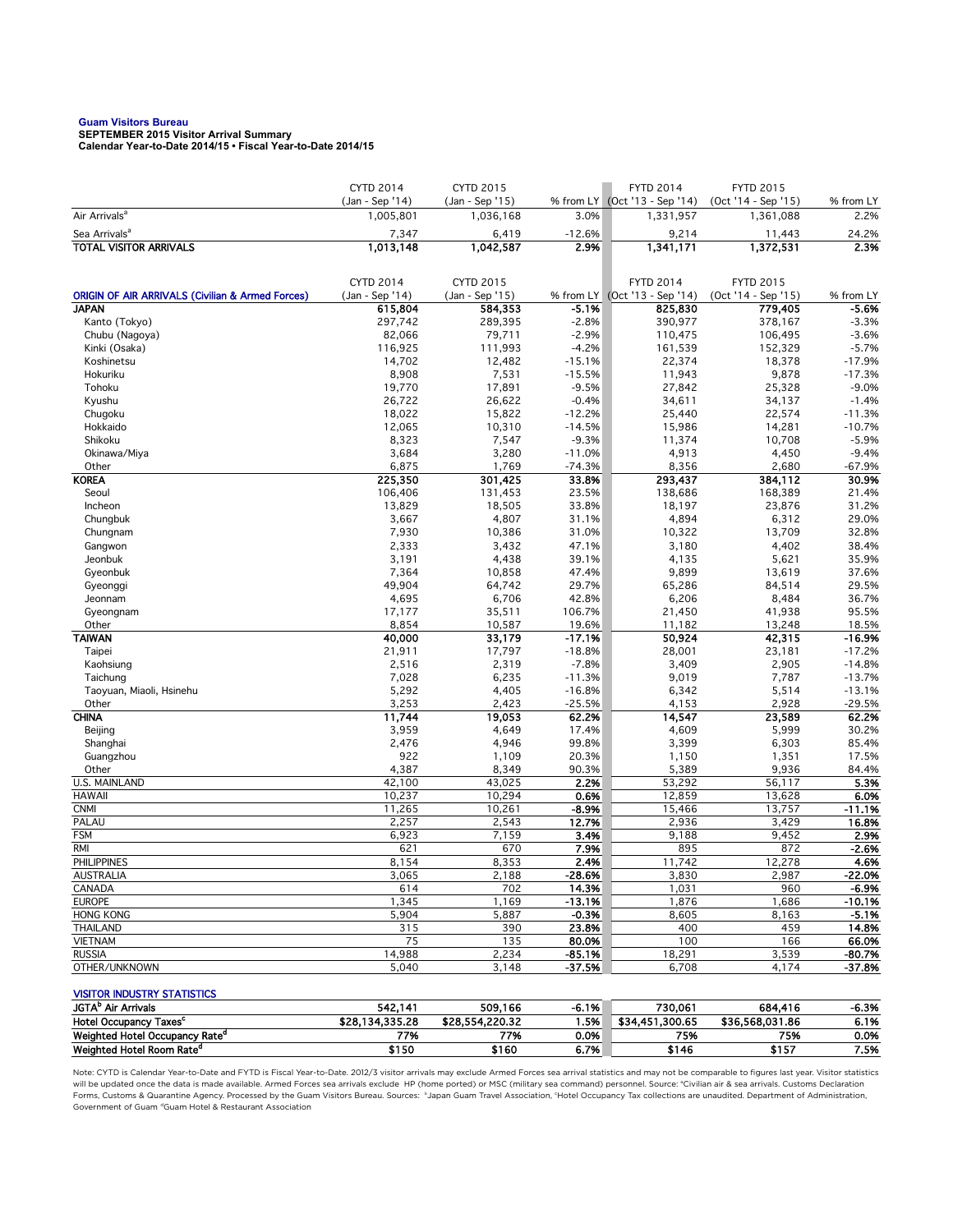

|                       | <b>SEIBISIUN BISHAN GUAHAN</b> |                          |                          |                          |                          |                 |                          |                          | Typhoon 18 (Japan)       |                          |                          |                 |                          |                          |            |                          |                 |
|-----------------------|--------------------------------|--------------------------|--------------------------|--------------------------|--------------------------|-----------------|--------------------------|--------------------------|--------------------------|--------------------------|--------------------------|-----------------|--------------------------|--------------------------|------------|--------------------------|-----------------|
| <b>SEPTEMBER</b>      |                                | $\overline{2}$           | 3                        | 4                        | 5.                       | 6               | 7                        | 8                        | 9                        | 10 <sup>r</sup>          | $\mathbf{11}$            | 12 <sup>r</sup> | 13'                      | 14                       | 15         | 16                       | <b>Total</b>    |
|                       | <b>Tue</b>                     | Wed                      | <b>Thu</b>               | Fri                      | Sat                      | <b>Sun</b>      | Mon                      | <b>Tue</b>               | Wed                      | Thu                      | Fri                      | Sat             | Sun                      | Mon                      | <b>Tue</b> | Wed                      | (Sep 1-16)      |
| <b>TOTAL CIV' AIR</b> | 3,432                          | 4,362                    | 4,310                    | 4,280                    | 4,066                    | 4,641           | 4,268                    | 3,628                    | 3,414                    | 4,255                    | 3,801                    | 3,772           | 4,305                    | 4,078                    | 3,307      | 3,569                    | 63,488          |
| Japan                 | 2,068                          | 2,403                    | 2,235                    | 2,403                    | 2,366                    | 2,451           | 2,391                    | 2,231                    | 1,910                    | 2,191                    | 2,266                    | 2,271           | 2,227                    | 2,477                    | 1,988      | 2,122                    | 36,000          |
| Korea                 | 971                            | .323                     | 1,539                    | .524                     | 1,242                    | .512            | 1,482                    | 1,074                    | 1,105                    | 1,535                    | ,297                     | 1,017           | 1.391                    | 1,324                    | 988        | 1,011                    | 20,335          |
| Taiwan                | 5                              | 200                      | 177                      |                          |                          | 359             | 3                        | 5                        | 213                      | 206                      | $\overline{\phantom{0}}$ | 5               | 279                      | $\overline{\phantom{a}}$ | 22         | 211                      | 1,687           |
| China, P.R.C.         | 30                             | 190                      | 47                       | 93                       | 39                       | 16              | 180                      | 36                       | 4                        | 14                       | 18                       | 154             | 17                       | 49                       | 17         | 34                       | 938             |
| U.S. Mainland         | 131                            | 119                      | 86                       | 99                       | 111                      | 126             | 96                       | 96                       | 68                       | 89                       | $\overline{93}$          | 120             | 154                      | 112                      | 82         | 79                       | 1,661           |
| Hawaii                | 44                             | 12                       | 21                       | 17                       | $\overline{18}$          | 19              | $\overline{27}$          | $\overline{32}$          | 29                       | $\overline{36}$          | 34                       | 20              | 59                       | 15 <sup>15</sup>         | 42         | 12                       | 437             |
| <b>CNMI</b>           | 35                             | 25                       | 70                       | 94                       | 69                       | 21              | 17                       | 27                       | 29                       | 61                       | 64                       | 29              | 27                       | 30                       | 34         | 25                       | 657             |
| Palau                 | $\overline{4}$                 | 2                        | 5                        | 19                       | $\overline{29}$          |                 | 15                       | 5                        | 9                        | 5                        | $\sim$                   | $\overline{ }$  | 2                        | 11                       | 4          | 9                        | 127             |
| <b>FSM</b>            | 21                             | 16                       | 31                       | 8                        | 37                       | $\overline{26}$ | 19                       | $\overline{35}$          | 17                       | 42                       | $\overline{7}$           | 29              | 14                       | 22                       | 19         | 11                       | 354             |
| RMI                   | 6                              |                          | 5                        | $\overline{\phantom{a}}$ | 3                        |                 | 2                        | 5                        |                          | 3                        | $\overline{\phantom{a}}$ | 6               | $\overline{\phantom{a}}$ | $\overline{\phantom{0}}$ | 6          |                          | $\overline{39}$ |
| Philippines           | 28                             | 39                       | 17                       | $12 \overline{ }$        | 54                       | 27              | 24                       | 17                       | 12                       | 48                       | $\overline{7}$           | 23              | 45                       | 17                       | 17         | 21                       | 408             |
| Australia             | 9                              | 12                       | 4                        |                          | 14                       | 9               | 2                        | 12                       | $\overline{ }$           | $\overline{\phantom{0}}$ | 2                        | 10              | 13                       | 2                        | 4          | 15                       | 116             |
| Canada                | $\overline{\phantom{a}}$       | 2                        | 3                        | $\overline{\phantom{a}}$ | 5                        | 3               |                          |                          |                          |                          | 3                        |                 | $\overline{2}$           | 2                        | 4          | 5                        | $\overline{31}$ |
| Europe                | $\overline{2}$                 | 9                        | $\overline{\phantom{a}}$ | $\overline{\phantom{0}}$ | 11                       | 14              |                          | 2                        |                          | $\overline{\phantom{0}}$ | 8                        | 8               | 3                        | $\overline{ }$           | 3          | 6                        | 74              |
| Hong Kong             | 69                             |                          | 55                       | 4                        | 42                       | 22              | 4                        | 34                       |                          | 15                       | $\overline{\phantom{a}}$ | 53              | 44                       | $\overline{\phantom{a}}$ | 57         |                          | 402             |
| Thailand              |                                | 2                        | $\sim$                   | $\overline{\phantom{0}}$ | 5                        | 3               | $\sim$                   |                          |                          |                          | $\overline{\phantom{0}}$ | 2               | $\overline{\phantom{0}}$ | 3                        | 4          |                          | 24              |
| Vietnam               | $\overline{\phantom{a}}$       | $\overline{\phantom{a}}$ | $\overline{\phantom{a}}$ |                          | $\overline{\phantom{a}}$ | 4               | $\overline{\phantom{0}}$ | $\overline{\phantom{0}}$ | $\overline{\phantom{0}}$ | $\overline{\phantom{a}}$ | $\overline{\phantom{a}}$ | 2               |                          | $\overline{\phantom{a}}$ |            | $\overline{\phantom{0}}$ | 9               |
| Russia                | 3                              | $\overline{\phantom{0}}$ | 4                        | 3                        | $\overline{4}$           | 8               | $\overline{\phantom{0}}$ | -                        |                          | 3                        |                          | 2               | $\overline{\phantom{a}}$ | $\overline{\phantom{a}}$ | 6          |                          | 50              |
| Other                 | 5                              | 6                        | 11                       |                          | 16                       | 19              | 5                        | 9                        | 8                        | 5                        |                          | 13              | 20                       | $\overline{ }$           | 9          | 4                        | 139             |

*Note: September 2015 daily arrivals reflect Civilian Air arrivals only. Source: Guam Customs Declaration Forms, Customs & Quarantine Agency. Processed by the Guam Visitors Bureau.*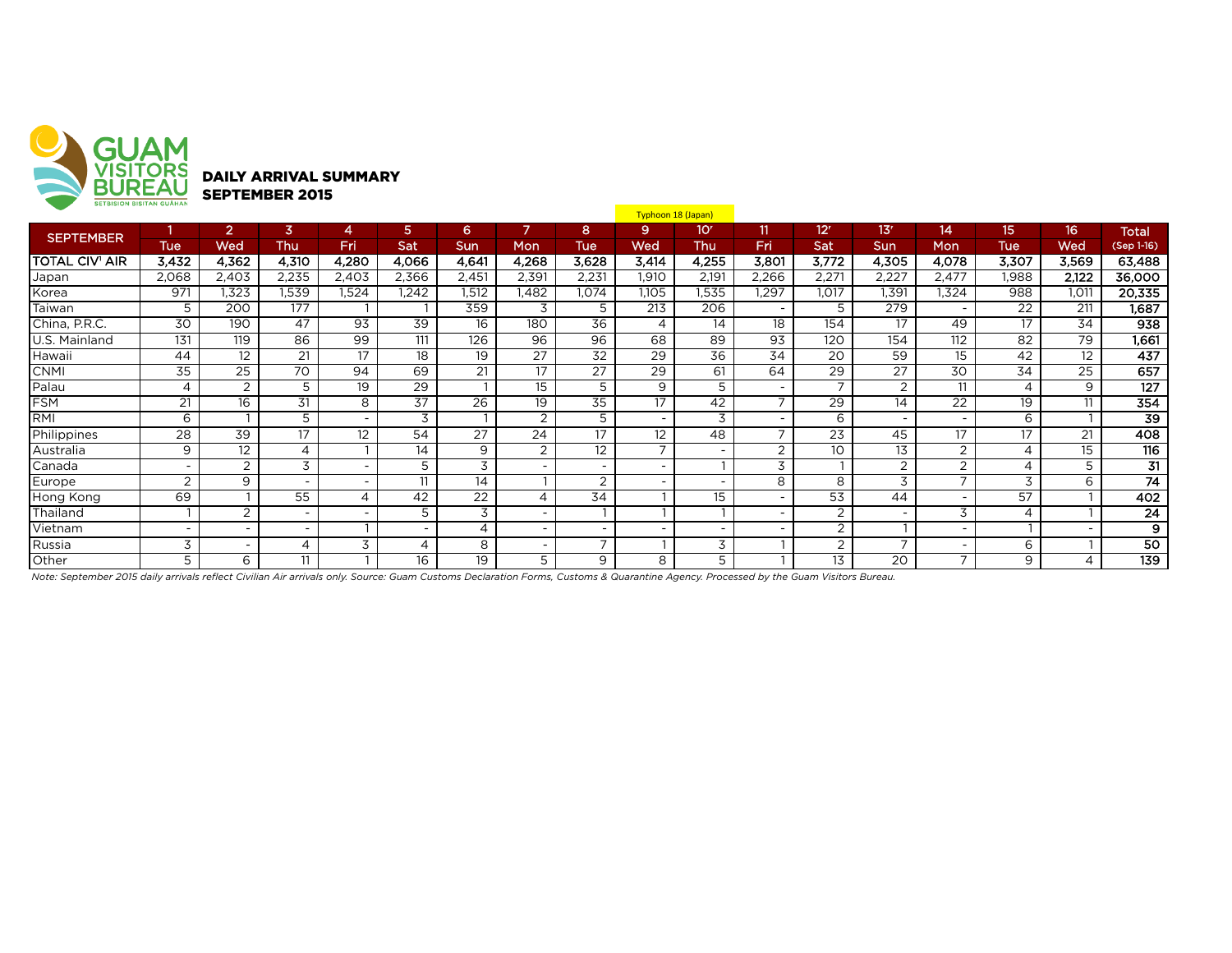

DAILY ARRIVAL SUMMARY SEPTEMBER 2015

| <b>SEPTEMBER</b>      | 17              | 18 <sup>1</sup>          | 19                       | 20                       | 21                       | 22                       | 23                       | 24                       | 25                       | 26                       | 27                       | 28                       | 29 <sup>r</sup> | 30             | <b>Total</b> | <b>MTD</b>      |
|-----------------------|-----------------|--------------------------|--------------------------|--------------------------|--------------------------|--------------------------|--------------------------|--------------------------|--------------------------|--------------------------|--------------------------|--------------------------|-----------------|----------------|--------------|-----------------|
|                       | Thu             | Fri                      | Sat                      | Sun                      | Mon                      | Tue                      | Wed                      | Thu                      | Fri                      | Sat                      | Sun                      | Mon                      | Tue             | Wed            |              |                 |
| <b>TOTAL CIV' AIR</b> | 4,318           | 3,420                    | 4,750                    | 6,010                    | 3,443                    | 3,571                    | 3,631                    | 3,709                    | 3,443                    | 3,919                    | 4,259                    | 4,061                    | 3,419           | 2,871          | 118,312      | 118,312         |
| Japan                 | 2,289           | 2,111                    | 3,595                    | 4,407                    | 2,143                    | 2,620                    | 2,391                    | .832                     | .724                     | .948                     | 2,099                    | 2,026                    | 1,737           | 1,339          | 68,261       | 68,261          |
| Korea                 | .340            | 1,059                    | 777                      | 851                      | 949                      | 522                      | 623                      | .396                     | ,417                     | 1.600                    | 1,373                    | ,400                     | .210            | 1,043          | 35,895       | 35,895          |
| Taiwan                | 153             |                          | 5                        | 404                      | 2                        | 2                        | 215                      | 148                      | 4                        | 2                        | 221                      | $\overline{\phantom{a}}$ | 8               | 212            | 3,063        | 3,063           |
| China, P.R.C.         | 187             | 27                       | 30                       | 13                       | 24                       | 192                      |                          | 13                       | 55                       | 37                       | 255                      | 412                      | 145             | 70             | 2,399        | 2,399           |
| U.S. Mainland         | 105             | 104                      | 105                      | 125                      | 134                      | 114                      | 114                      | 102                      | 86                       | 92                       | 116                      | 70                       | 116             | 83             | 3,127        | 3,127           |
| Hawaii                | 27              | 16                       | 58                       | 76                       | 56                       | 35                       | 140                      | 21                       | 35                       | 42                       | 32                       | 28                       | 50              | 22             | 1,075        | 1,075           |
| <b>CNMI</b>           | 40              | 65                       | 22                       | 26                       | 35                       | 11                       | 34                       | 71                       | 53                       | 34                       | 20                       | 30                       | 20              | 45             | 1,163        | 1,163           |
| Palau                 | 15              | 10                       | 19                       | 11                       | 18                       | 4                        | $\overline{ }$           | 4                        | 18                       |                          | $\sim$                   | 17                       | 15              | 5              | 271          | 271             |
| <b>FSM</b>            | 25              | 6                        | 38                       | 21                       | 17                       | 23                       | 6                        | 22                       | 11                       | 31                       | 20                       | 30                       | 40              | $\overline{2}$ | 646          | 646             |
| RMI                   | 9               | $\overline{\phantom{a}}$ | 9                        | 6                        |                          |                          |                          | $\overline{ }$           | $\overline{2}$           |                          | $\overline{\phantom{a}}$ |                          | $\overline{2}$  | -              | 78           | $\overline{78}$ |
| Philippines           | 62              | 9                        | 50                       | 25                       | 34                       | 15                       | 71                       | 50                       | 19                       | 56                       | 39                       | 28                       | 27              | 14             | 907          | 907             |
| Australia             |                 |                          | 3                        | 13                       | 6                        | 2                        | 10 <sup>°</sup>          |                          | ⇁                        | 2                        | $\overline{\phantom{a}}$ | 5                        | 5               | 8              | 178          | 178             |
| Canada                |                 | $\overline{2}$           | $\overline{\phantom{a}}$ |                          |                          |                          |                          |                          |                          | 2                        | $\overline{2}$           |                          | 6               | 2              | 50           | 50              |
| Europe                | ⇁               | 5                        | 4                        | 2                        | $\overline{4}$           |                          | 3                        | 6                        |                          | 2                        | 5                        |                          | 6               | 3              | 124          | 124             |
| Hong Kong             | $\overline{37}$ |                          | $\overline{23}$          | 13                       | 3                        | 20                       | 10 <sup>°</sup>          | $\overline{23}$          | 3                        | 66                       | 60                       |                          | 24              |                | 691          | 691             |
| Thailand              |                 | $\overline{2}$           | 2                        |                          | $\overline{\phantom{a}}$ | $\overline{\phantom{a}}$ | $\overline{\phantom{0}}$ | $\overline{\phantom{a}}$ | $\overline{\phantom{a}}$ | $\overline{\phantom{a}}$ | 3                        | $\overline{\phantom{a}}$ |                 |                | 33           | $\overline{33}$ |
| Vietnam               |                 |                          | $\overline{\phantom{0}}$ | $\overline{\phantom{a}}$ | $\overline{\phantom{a}}$ |                          |                          | $\overline{\phantom{a}}$ |                          |                          |                          | $\overline{\phantom{a}}$ |                 |                | 12           | $\overline{12}$ |
| Russia                | 3               |                          | 2                        | 2                        | $\overline{\phantom{a}}$ |                          |                          | 8                        | 8                        |                          | $\overline{\phantom{0}}$ | $\overline{2}$           |                 |                | 82           | 82              |
| Other                 | 18              | $\overline{2}$           | 8                        | 13                       | 16                       | $\overline{2}$           | 5                        | 4                        |                          | 2                        | 13                       | 9                        | 8               | 18             | 257          | 257             |

*Note: September 2015 daily arrivals reflect Civilian Air arrivals only. Source: Guam Customs Declaration Forms, Customs & Quarantine Agency. Processed by the Guam Visitors Bureau.*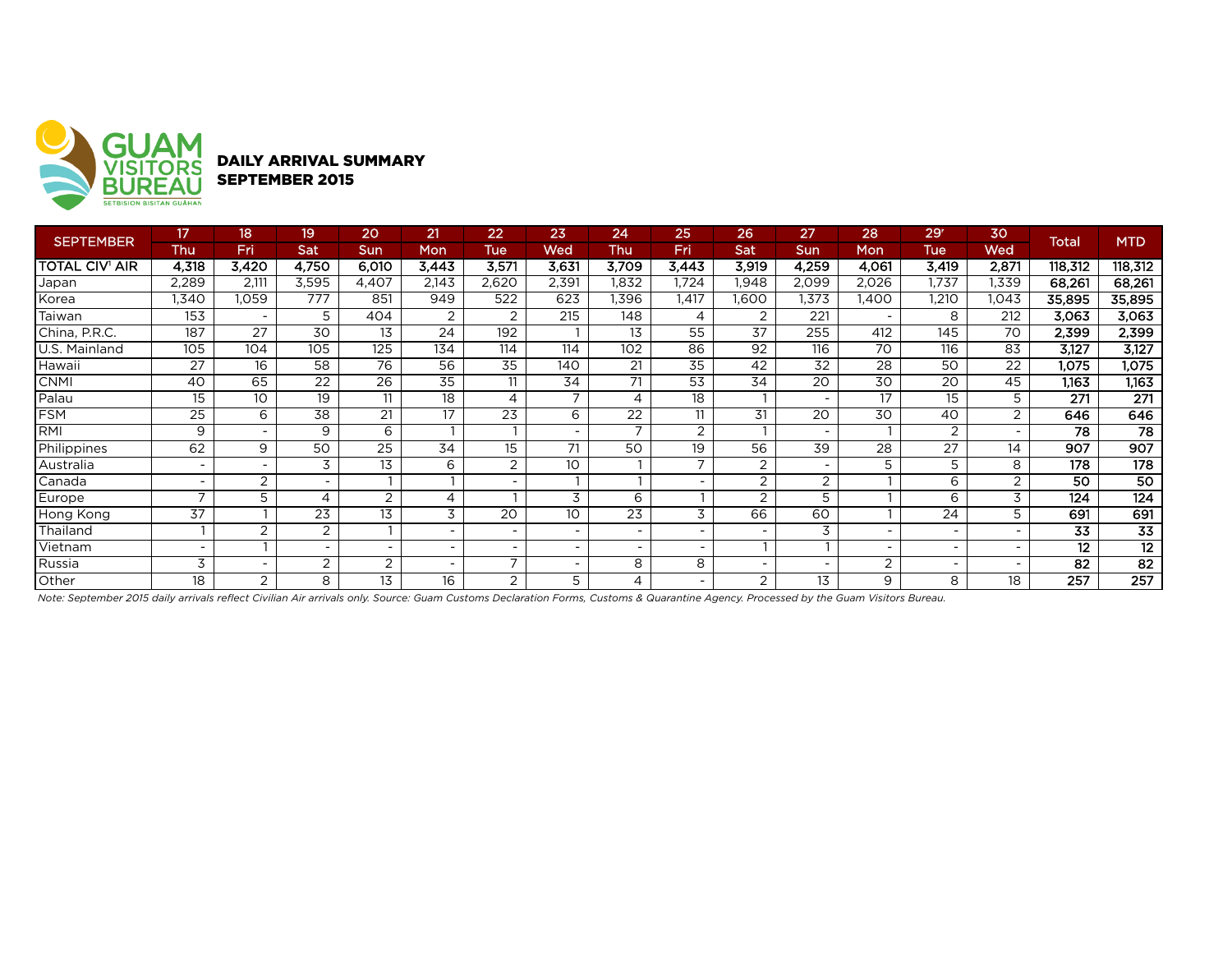

## DAILY ARRIVAL COMPARISON SEPTEMBER 2015

|                          |        | 2014   |              |        | 2015   |              |          | % chg from LY |              |
|--------------------------|--------|--------|--------------|--------|--------|--------------|----------|---------------|--------------|
| <b>SEPTEMBER</b>         | Japan  | Other  | <b>Total</b> | Japan  | Other  | <b>Total</b> | Japan    | Other         | <b>Total</b> |
| 1                        | 2,318  | 956    | 3,274        | 2,068  | 1,364  | 3,432        | $-10.8%$ | 42.7%         | 4.8%         |
| $\overline{2}$           | 2,427  | 963    | 3,390        | 2,403  | 1,959  | 4,362        | $-1.0%$  | 103.4%        | 28.7%        |
| $\overline{3}$           | 2,200  | 992    | 3,192        | 2,235  | 2,075  | 4,310        | 1.6%     | 109.2%        | 35.0%        |
| $\overline{\mathcal{L}}$ | 2,327  | 1,299  | 3,626        | 2,403  | 1,877  | 4,280        | 3.3%     | 44.5%         | 18.0%        |
| 5                        | 2,308  | 1,035  | 3,343        | 2,366  | 1,700  | 4,066        | 2.5%     | 64.3%         | 21.6%        |
| 6                        | 2,310  | 1,542  | 3,852        | 2,451  | 2,190  | 4,641        | 6.1%     | 42.0%         | 20.5%        |
| $\overline{7}$           | 2,139  | 1,742  | 3,881        | 2,391  | 1,877  | 4,268        | 11.8%    | 7.7%          | 10.0%        |
| 8                        | 2,502  | 1,153  | 3,655        | 2,231  | 1,397  | 3,628        | $-10.8%$ | 21.2%         | $-0.7%$      |
| 9                        | 2,416  | 1,214  | 3,630        | 1,910  | 1,504  | 3,414        | $-20.9%$ | 23.9%         | $-6.0%$      |
| 10 <sup>r</sup>          | 2,152  | 1,435  | 3,587        | 2,191  | 2,064  | 4,255        | 1.8%     | 43.8%         | 18.6%        |
| 11                       | 2,121  | 1,430  | 3,551        | 2,266  | 1,535  | 3,801        | 6.8%     | 7.3%          | 7.0%         |
| 12 <sup>r</sup>          | 2,409  | 979    | 3,388        | 2,271  | 1,501  | 3,772        | $-5.7%$  | 53.3%         | 11.3%        |
| 13 <sup>r</sup>          | 2,827  | 1,011  | 3,838        | 2,227  | 2,078  | 4,305        | $-21.2%$ | 105.5%        | 12.2%        |
| 14                       | 2,079  | 1,943  | 4,022        | 2,477  | 1,601  | 4,078        | 19.1%    | $-17.6%$      | 1.4%         |
| 15                       | 2,837  | 1,051  | 3,888        | 1,988  | 1,319  | 3,307        | $-29.9%$ | 25.5%         | $-14.9%$     |
| 16                       | 2,551  | 1,037  | 3,588        | 2,122  | 1,447  | 3,569        | $-16.8%$ | 39.5%         | $-0.5%$      |
| 17                       | 2,021  | 1,154  | 3,175        | 2,289  | 2,030  | 4,319        | 13.3%    | 75.9%         | 36.0%        |
| 18                       | 2,494  | 1,480  | 3,974        | 2,111  | 1,309  | 3,420        | $-15.4%$ | $-11.6%$      | $-13.9%$     |
| 19                       | 2,432  | 1,157  | 3,589        | 3,595  | 1,155  | 4,750        | 47.8%    | $-0.2%$       | 32.3%        |
| 20                       | 2,882  | 939    | 3,821        | 4,407  | 1,603  | 6,010        | 52.9%    | 70.7%         | 57.3%        |
| 21                       | 2,573  | 1,508  | 4,081        | 2,143  | 1,300  | 3,443        | $-16.7%$ | $-13.8%$      | $-15.6%$     |
| 22                       | 2,181  | 1,193  | 3,374        | 2,620  | 951    | 3,571        | 20.1%    | $-20.3%$      | 5.8%         |
| 23                       | 2,401  | 1,091  | 3,492        | 2,391  | 1,240  | 3,631        | $-0.4%$  | 13.7%         | 4.0%         |
| 24                       | 1,940  | 1,177  | 3,117        | 1,832  | 1,877  | 3,709        | $-5.6%$  | 59.5%         | 19.0%        |
| 25                       | 1,714  | 1,393  | 3,107        | 1,724  | 1,719  | 3,443        | 0.6%     | 23.4%         | 10.8%        |
| 26                       | 2,000  | 1,046  | 3,046        | 1,948  | 1,971  | 3,919        | $-2.6%$  | 88.4%         | 28.7%        |
| 27                       | 1,832  | 1,175  | 3,007        | 2,099  | 2,160  | 4,259        | 14.6%    | 83.8%         | 41.6%        |
| 28                       | 1,848  | 1,647  | 3,495        | 2,026  | 2,035  | 4,061        | 9.6%     | 23.6%         | 16.2%        |
| 29 <sup>r</sup>          | 1,681  | 1,444  | 3,125        | 1,737  | 1,682  | 3,419        | 3.3%     | 16.5%         | 9.4%         |
| 30                       | 1,309  | 1,271  | 2,580        | 1,339  | 1,532  | 2,871        | 2.3%     | 20.5%         | 11.3%        |
| <b>Total</b>             | 67,231 | 37,457 | 104,688      | 68,261 | 50,052 | 118,313      | 1.5%     | 33.6%         | 13.0%        |

*Note:* September daily arrivals reflect "Civilian Air" arrivals only.